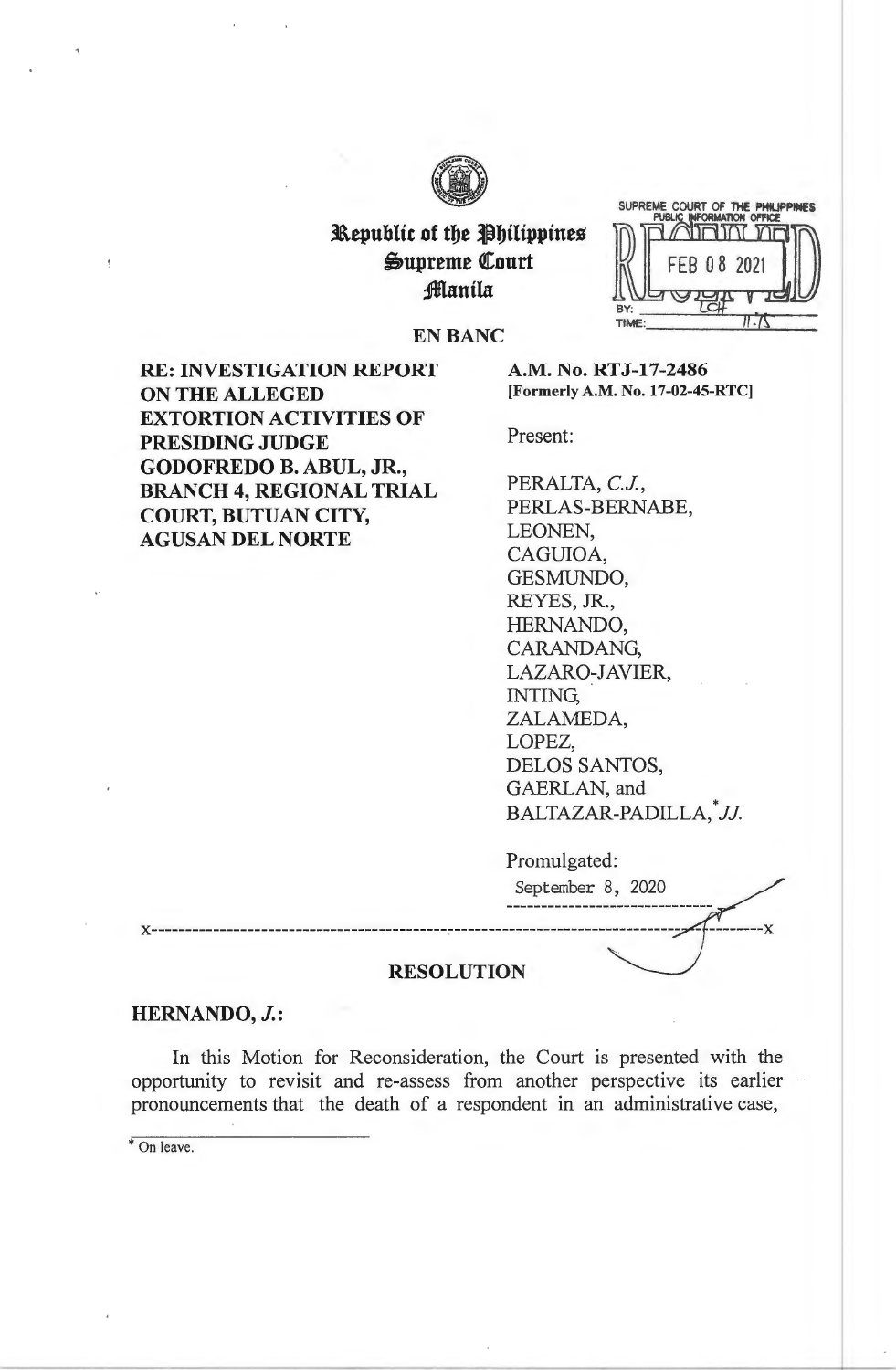,,' I ~ i,

t

which is a form of cessation from public service, pending its final resolution, does not automatically cause the dismissal of the proceeding.

In the assailed September 3, 2019 Decision, the Majority declared that:

Death of the respondent judge during the pendency of his administrative case shall not terminate the proceedings against him, much less absolv'e him, or cause the dismissal of the complaint if the investigation was completed prior to his demise. If death intervenes before he has been dismissed from service, the appropriate penalty is forfeiture of all retirement and other benefits, except accrued leaves.<sup>1</sup>

To recap, a complaint was filed against Judge Abul, then Presiding Judge of Branch 4, Regional Trial Court of Butuan City, Agusan Del Norte, alleging that he extorted large amounts of money ranging from P200,000.00 to P300,000.00 from the detainees of the Provincial Jail of Agusan in exchange· for their release from prison or the dismissal of their criminal cases. The Office of the Court Administrator (OCA) conducted an investigation after it received a letter from Rev. Father Antoni A. Saniel exposing Judge Abul's alleged illegal activities. During its investigation, the OCA confirmed that Judge Abul indeed engaged in extortion activities, a grave misconduct constituting a violation of the Code of Judicial Conduct, and recommended that Judge Abul be fined the amount of  $4500,000.00$  to be deducted from his retirement gratuity.<sup>2</sup>

However, while the administrative case was pending review by this Court, Judge Abul met an untimely death<sup>3</sup> when he was targeted by an unidentified motorcycle-riding shooter while he was about to depart from his house. Fortunately, his spouse survived the ambush, although she also sustained gunshot wounds.<sup>4</sup>

In a *Per Curiam* Decision<sup>5</sup> dated September 3, 2019, the Court, by a Majority vote, $6$  found sufficient grounds to hold Judge Abul administratively liable for Misconduct. Significantly, the Majority found that notwithstanding

<sup>&</sup>lt;sup>1</sup> *Rollo*, p. 137.<br><sup>2</sup> Id. at 104-119.

 $3$  Died on August 5, 2017 by multiple gunshot wounds at 68 years old; id. at 91, 95-97.

<sup>4</sup>*Rollo,* pp. 95-96.

*<sup>5</sup>*Id. at 137-147.

<sup>&</sup>lt;sup>6</sup> Chief Justice Lucas P. Bersamin, Associate Justices Antonio T. Carpio, Diosdado M. Peralta (now Chief Justice), Estela M. Perlas-Bernabe, Francis H. Jardeleza, Jose C. Reyes, Jr., Rosmari D. Carandang, and. Henri Jean Paul B. Inting voted with the majority. The Dissent of Associate Justice Ramon Paul L. Hernando was joined by Associate Justices Alfredo Benjamin S. Caguioa, Andres B. Reyes, Jr., Alexander G. Gesmundo, Amy C. Lazaro-Javier, and Rodil V. Zalameda. Associate Justice Marvic M.V.F. Leonen wrote a strong Separate Opinion.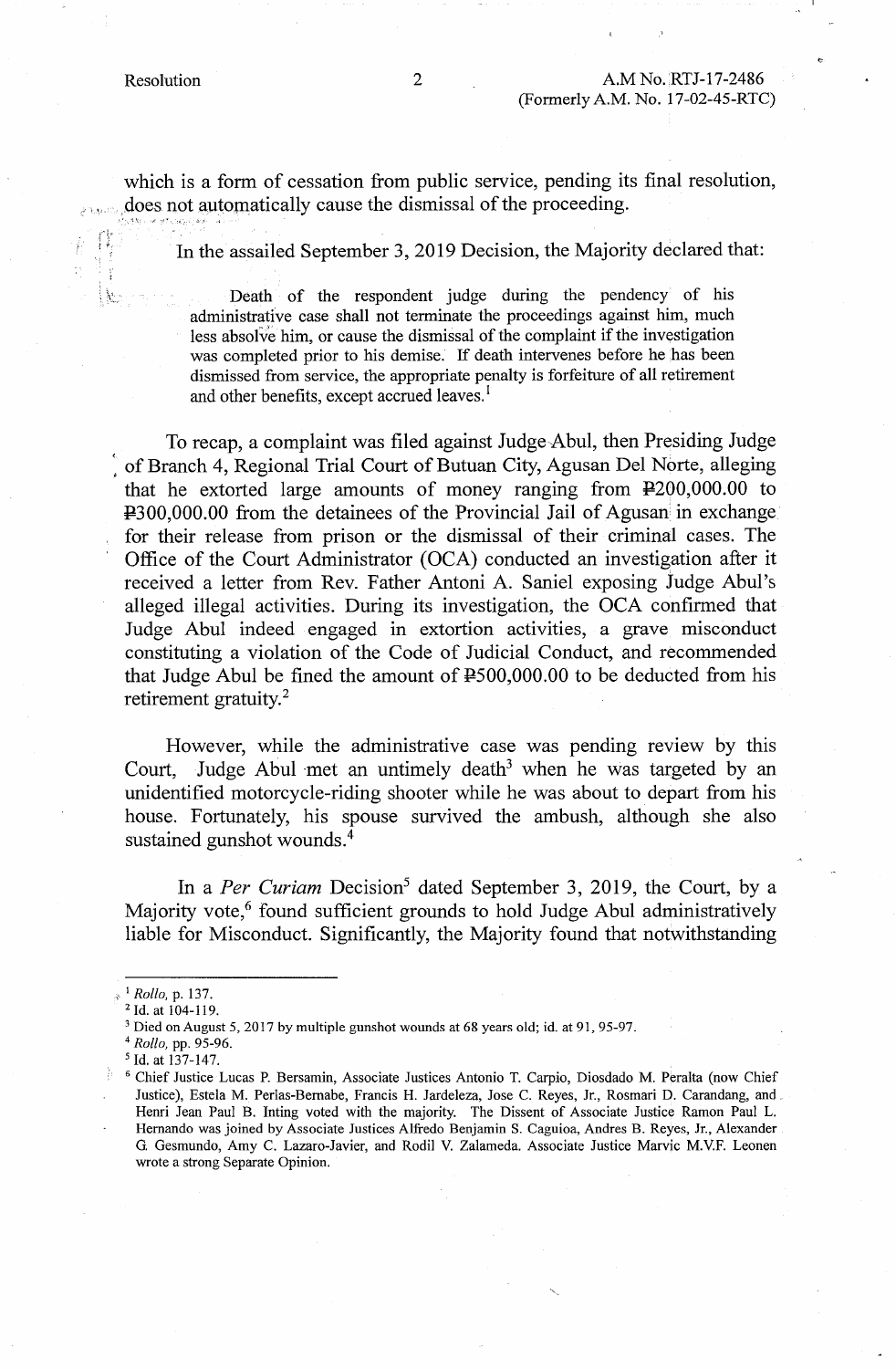Judge Abul's death before the resolution of his administrative case, the complaint against him should not be dismissed considering that he was fully afforded due process during the investigation stage and that the Court's jurisdiction over the case survives his death. The Court emphasized that grave misconduct is a serious offense punishable with dismissal from the service, forfeiture of all or part of the benefits, and perpetual disqualification from reappointment or appointment to any public office, including governmentowned and controlled corporations, except accrued leave credits. Yet, in view of Judge Abul's passing, the Majority deemed it proper to impose the accessory penalty of forfeiture of all retirement and allied benefits, except accrued leaves, upon him. <sup>7</sup>

The Court is now poised to resolve the Motion for Reconsideration<sup>8</sup> filed by the aggrieved surviving spouse of Judge Abul, Bemadita C. Abul (Bernadita), $9$  on the aspect of survivorship benefits and given the fact that Judge Abul "is no longer in the position to assail the findings of the *majority,*  finding him GUILTY of Gross Misconduct, and imposing on him the penalty of FORFEITURE of all his benefits including retirement gratuity, to plead his innocence or to express his remorse<sup>[.]"10</sup>

After much deliberation and careful consideration, the Court resolve to grant the Motion for Reconsideration. To be sure, this resolution is berthed on strong grounds and constitutional precepts, particularly on the individual's rights to presumption of innocence and due process.

It is well to point out at this juncture that in criminal cases, the rule is that the death of an accused after conviction but during the pendency of his/her appeal shall result in the dismissal of the criminal case. This dismissal is triggered by the presumption of innocence accorded every accused as well as by his/her right to due process under the Constitution. As the said principles are instrumental to criminal as well as to civil cases, these should likewise be applied to administrative proceedings such as the one at bench. "[S]ince death of an accused extinguishes personal criminal liability as well as pecuniary penalties arising from the felony when the death occurs before final judgment in criminal cases, the standard for an administrative case should be similar or less punitive<sup>[1]" "If this is the standard for criminal cases wherein the</sup> quantum [of proof] is beyond reasonable doubt, then a lower standard for

<sup>7</sup> *Rollo,* pp. 145-146. 8 Id. at 186-194.

 $<sup>9</sup>$  Id. at 186-189.<br><sup>10</sup> Id. at 186.</sup>

<sup>&</sup>lt;sup>11</sup> See Dissenting Opinion of J. Hernando, p. 3; id. at 170.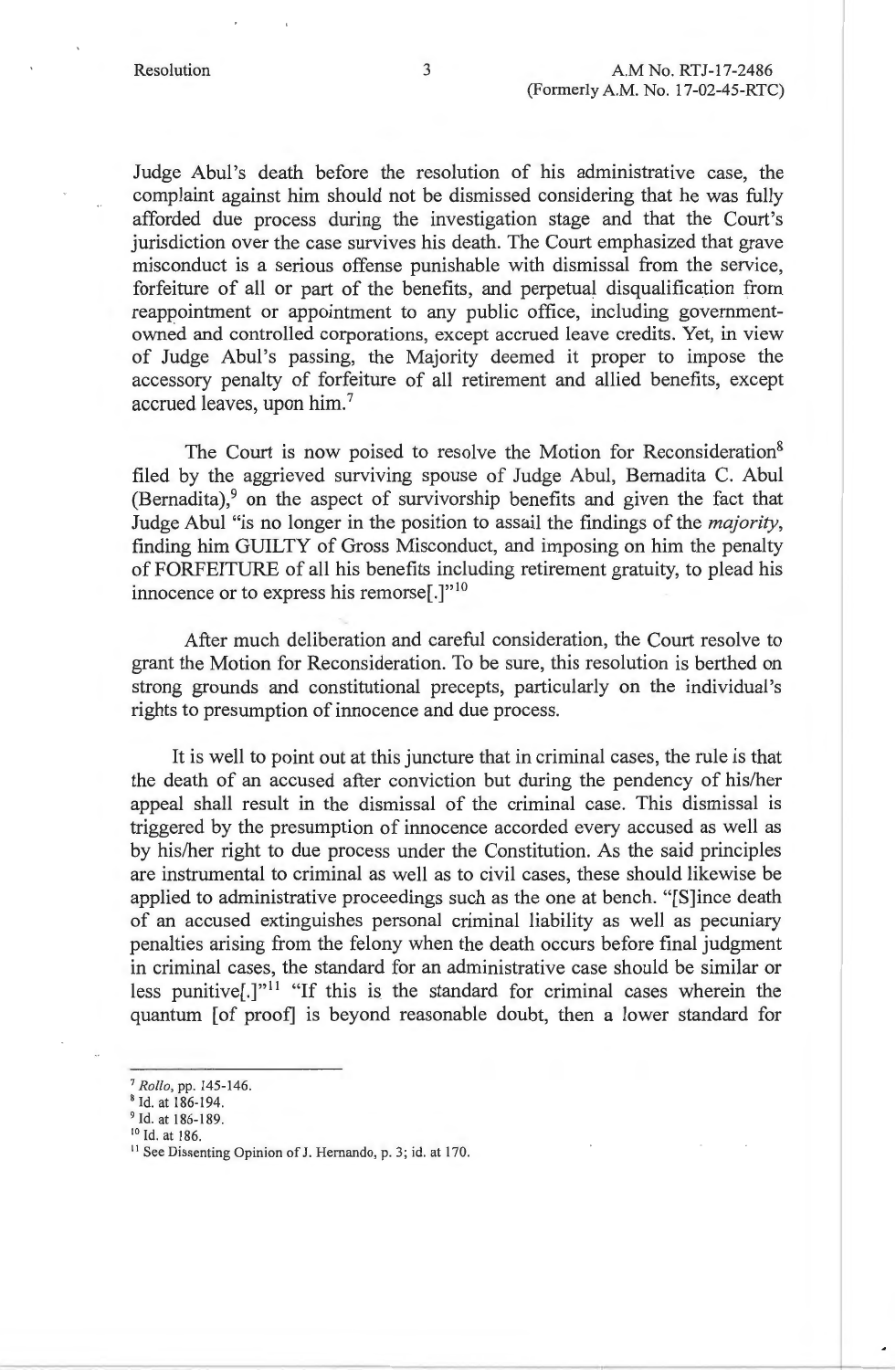administrative proceedings such as the case at bar should be followed, even if the quantum of proof therein is substantial evidence."<sup>12</sup>

**Thus, the Court so now holds that the death of a respondent in an administrative case before its final resolution is a cause for its dismissal. Otherwise stated, the non-dismissal of a pending administrative case in view of the death of the respondent public servant is a transgression of his or her Constitutional rights to due process and presumption of innocence.**  Simply put, upon the death of the respondent public servant awaiting final judgment, the dismissal of the administrative case against him/her should necessarily follow.

We explain the reasons for reversing Our previous ruling.

The bundle of precedents had relied on public policy, that is, public office is public trust. Thus, in administrative cases, the death of a respondent public official during its pendency is not a cause for its dismissal except in the following instances: a) the respondent was denied due process; b) there are attendant exceptional circumstances which would merit equitable and humanitarian consideration; and c) depending on the kind of penalty imposed.<sup>13</sup>

However, if viewed from the Constitutional lens, particularly that the respondent in the administrative case, similar to the accused in criminal cases, likewise enjoys the rights to presumption of innocence and due process, the Court now deems the dismissal of the instant administrative case proper based on the following grounds: (1) pending final judgment in the administrative case, the respondent enjoys the right to be presumed innocent; (2) the rule in criminal cases that death of an accused extinguishe; personal criminal liability as well as pecuniary penalties arising from the felony when the death occurs before final judgment should likewise be applied in administrative cases; (3) the essence of due process necessitates the dismissal of the administrative case; and (4) humanitarian reasons also call for the grant of death and survivorship benefits in favor of the heirs.

#### *The First Ground: Presumption of Innocence*

Article 3, Section 14 of the 1987 Constitution provides that "in all criminal prosecutions, the accused shall be presumed innocent until the

<sup>12</sup> Id. at 4; id. at 171. 13 *Gonzales v. Escalona,* 587 Phil. 448, 465 (2008).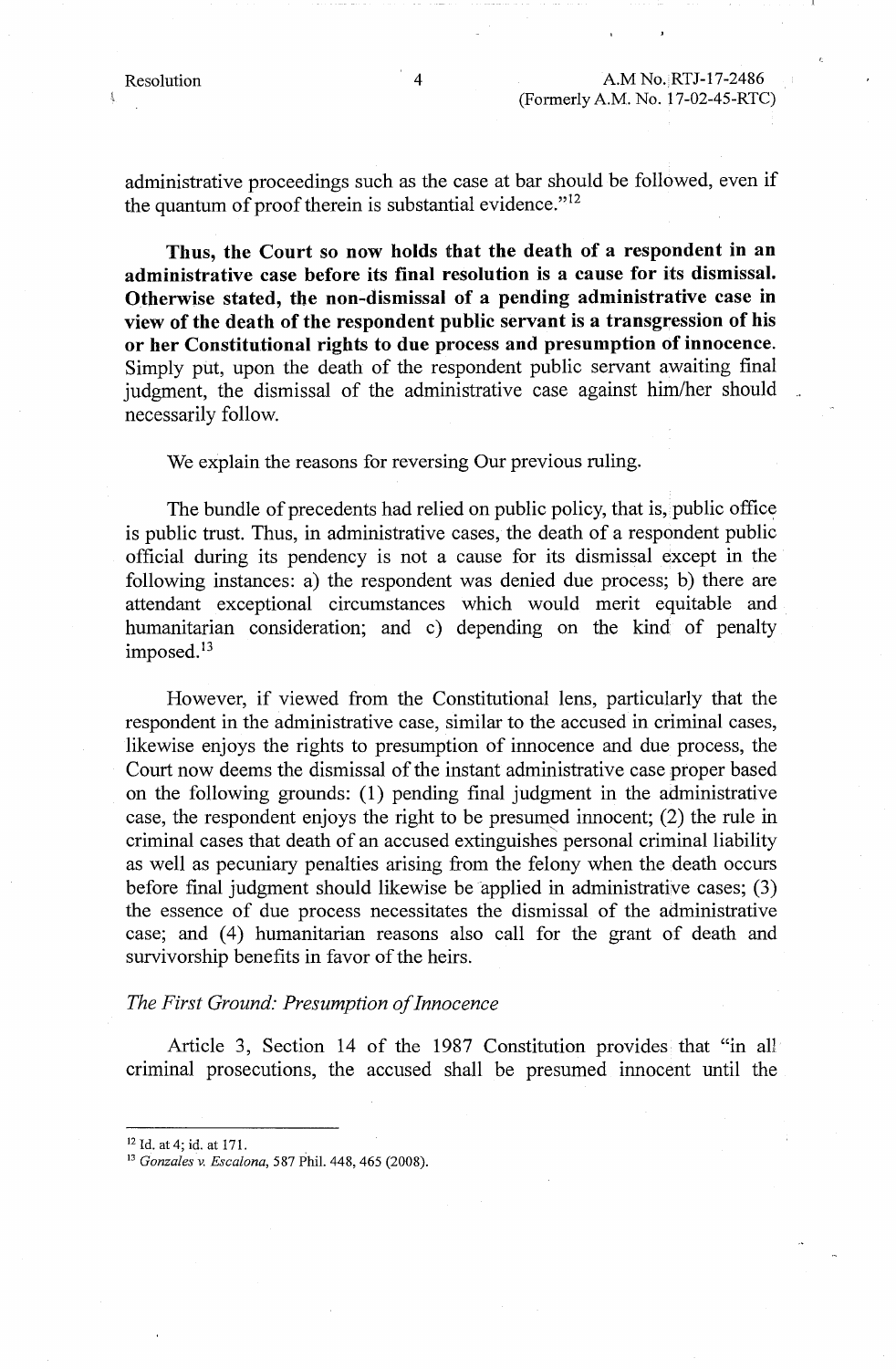contrary is proved x  $x x''$ <sup>14</sup> Certainly, until an accused is finally adjudged guilty by proof beyond reasonable doubt, there is a presumption of his/her innocence. Thus, considering that only substantial evidence<sup>15</sup> is required in administrative cases, a respondent therein should likewise be presumed innocent if his/her death preceded the finality of a judgment, as in the case of Judge Abul who can no longer submit additional evidence to support his position due to his passing. The presumption of innocence in his favor should stand precisely because his death preceded the promulgation of final judgment.

## *The Second Ground: Extinguishment of Liability Upon Death*

With regard to the extinguishment of criminal liability, Article 89 (1) of the Revised Penal Code states:

> Article 89. *How criminal liability is totally extinguished.* - Criminal liability is totally extinguished:

> 1. By the death of the convict, as to the personal penalties; and as to pecuniary penalties, liability therefor is extinguished only when the death of the offender occurs before final judgment; xxx<sup>16</sup>

Based on the aforementioned provision, the death of the accused extinguishes his/her personal criminal liability. Additionally, the pecuniary penalties of the accused will only be extinguished if he/she dies before final judgment is rendered. If the standard for criminal cases wherein the quantum of proof is proof beyond reasonable doubt, then a lower standard for administrative proceedings such as the case at bench should be applied, since the quantum of proof therein is only substantial evidence.<sup>17</sup>

Although the Court previously pronounced in *Gonzales v. Escalona*<sup>18</sup> that an administrative case, which is not strictly personal in nature, is not automatically dismissible upon the death of the respondent because public office is public trust, this public policy should not override the presumption of innocence of an accused. It is illogical to consider that mere public policy can defeat one's constitutionally enshrined substantive right to be presumed innocent, as mentioned earlier. If death extinguishes the criminal and civil

<sup>14 1987</sup> CONSTITUTION, Article 3, § 14.

<sup>&</sup>lt;sup>15</sup> RULES OF COURT, Rule 133, § 5.

<sup>&</sup>lt;sup>16</sup> REVISED PENAL CODE, Article 89(1).<br><sup>17</sup> That amount of relevant evidence that a reasonable mind might accept as adequate to support a conclusion; *Office of the Court Administrator v. Yu, 807 Phil. 277, 293 (2017).* <sup>18</sup> *Supra* note 3.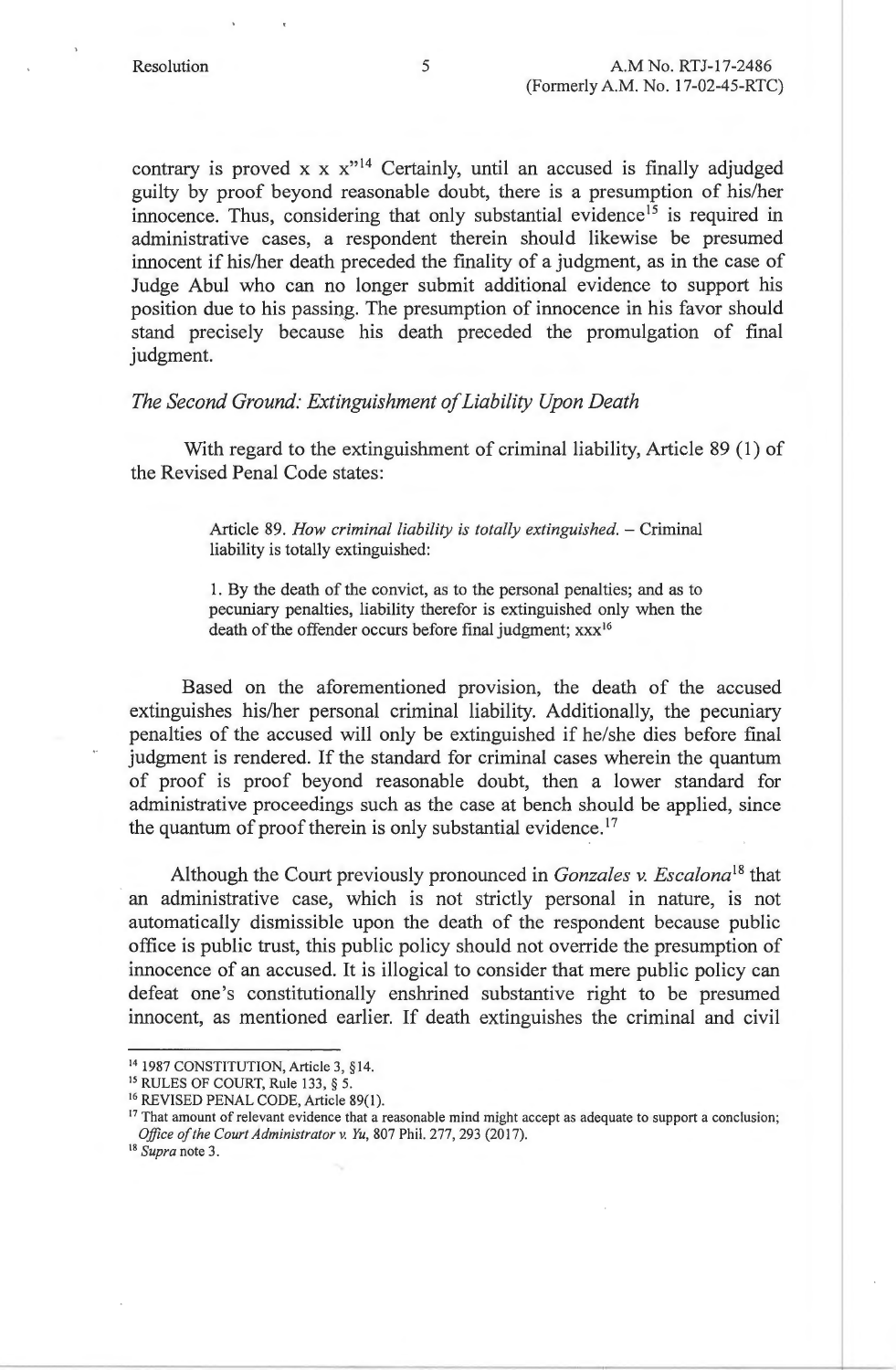C '

liabilities arising from criminal cases, then why should more rigid measures or penalties be imposed in mere administrative cases?

A revisit of jurisprudence is necessary to demonstrate the Court's rationale in resolving an administrative case despite the death or retirement ( another form of cessation from public service) of the respondent before the release of final judgment.

In *Kaw v. Judge Osorio*,<sup>19</sup> the Court held that as it was not substantially proven, the respondent judge may not be held liable for extortion and graft and corruption. Regardless, he was found accountable for violating Canons 2 and 5 of the Code of Judicial Conduct. The Court ordered that a P40,000.00 fine should be deducted from his retirement benefits instead since he mandatorily retired before the penalty of dismissal or suspension could be imposed upon him.

In *Re: Evaluation of Administrative Liability of Judge Lubao,20* Judge Lubao was only imposed a fine by reason of his retirement despite having committed several serious, less serious, and light offenses<sup>21</sup> while he was still in service which would have merited the penalty of dismissal and forfeiture of all his benefits.

In *Re: Financial Audit on the Accountabilities of Restituto Tabucon, Jr.*<sup>22</sup> Tabucon failed to remit some Judiciary Development Fund collections because he used the money to sustain his family's needs. He eventually restituted the said amounts after he obtained a loan from a friend. The Court ruled that his infraction constituted gross dishonesty, if not malversation. However, because dismissal from the service is no longer possible due to Tabucon's compulsory retirement, the Court held that forfeiture of all his retirement and other benefits may be too harsh under the circumstances. Since he restituted his shortages, a  $\text{\textsterling}10,000.00$  fine was imposed upon Tabucon instead.

In *Liwanag v. Lustre*<sup>23</sup> the Court found substantial evidence showing that the respondent judge committed gross misconduct when he sexually molested the complainant. While the OCA recommended his dismissal from the service and forfeiture of all his retirement benefits, the Court modified the penalty by

<sup>&</sup>lt;sup>19</sup> 469 Phil. 896 (2004).<br><sup>20</sup> 785 Phil. 14 (2016).

<sup>&</sup>lt;sup>21</sup> Judge Lubao was found guilty of the following offenses: gross misconduct; violation of Supreme Court rules, directives and circulars; undue delay in rendering a decision or order; and undue delay in the submission of monthly reports.<br><sup>22</sup> 504 Phil. 512 (2005).<br><sup>23</sup> 365 Phil. 496 (1999).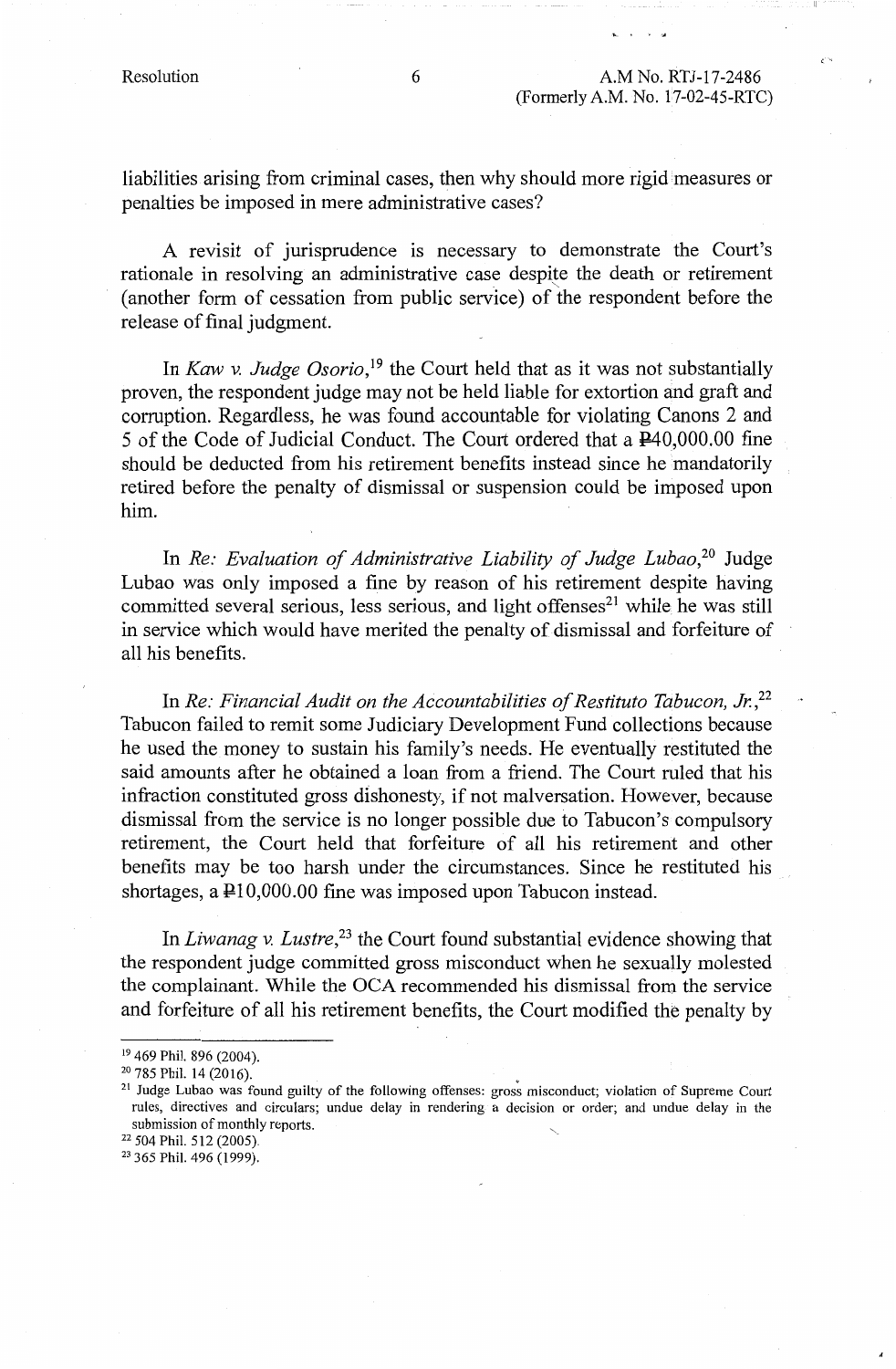imposing instead a fine because he already retired. It further stated that the OCA's recommendation to forfeit all of the judge's retirement benefits, "while directed at respondent, might adversely affect innocent members of his family, who are dependent on him and his retirement gratuity."<sup>24</sup> Hence, the Court deemed it best to impose a fine in the amount of  $\text{P40,000.00}$ .

In *Geocadin v. Pena,25* Judge Pefia was adjudged guilty of grave misconduct. Since he was afflicted with serious illnesses, he failed to present his evidence during the investigation. The Court noted that there is a presumption of innocence in his favor and that due to his condition, he deserved compassion and humanitarian consideration. Withal, the Court imposed a penalty of reprimand and forfeiture of three months' worth of salary to be deducted from his retirement benefits.

In *Re: Judicial Audit Conducted in Regional Trial Court, Branch 1, Bangued, Abra,<sup>26</sup>*although Judge Villarta failed to properly perform his duties as revealed during the judicial audit which the OCA confirmed, he was not able to explain his inaction in the cases assigned to him due to his death. Thus, the Court directed the release of his previously withheld retirement benefits to his heirs.

In *Agarao v. Parentela, Jr.*<sup>27</sup> Judge Parentela was found guilty of immorality, a serious offense penalized with dismissal from the service and forfeiture of all or part of the benefits as the Court may determine. Since the respondent judge passed away before a decision on his case could be rendered, the Court ordered the forfeiture of one half of all of his retirement benefits excluding his accrued leave credits.

In *Loyao, Jr. v. Caube and Quisadio*<sup>28</sup> the Court pronounced that notwithstanding its jurisdiction over respondent Caube and the finding that he committed malfeasance, his death precluded the imposition of dismissal from the service upon him. Given that he can no longer serve the said penalty, the Court declared the case as closed and terminated.

In *Limliman v. Judge Ulat-Marrero*,<sup>29</sup> the respondent judge was charged with grave misconduct and conduct unbecoming of a judge. Pending a formal investigation, the magistrate passed away. The Court dismissed the

<sup>&</sup>lt;sup>24</sup> Id. at 510.<br><sup>25</sup> 195 Phil. 344 (1981).<br><sup>26</sup> 388 Phil. 60 (2000).

<sup>&</sup>lt;sup>27</sup> 421 Phil. 677 (2001).<br><sup>28</sup> 450 Phil. 38 (2003).

<sup>&</sup>lt;sup>29</sup> 443 Phil. 732 (2003).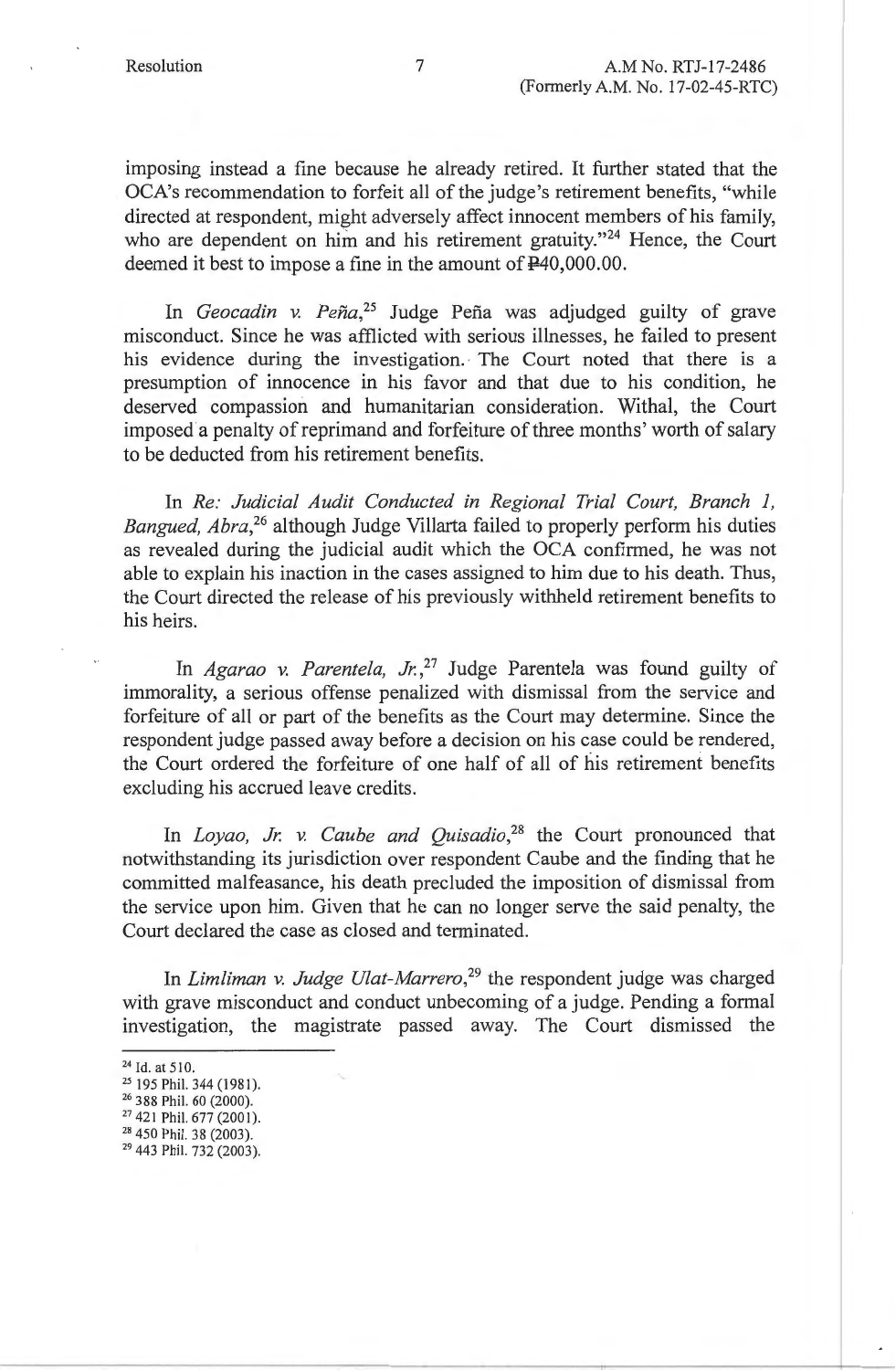administrative case as the judge's death barred the continuance of the investigation, wherein factual issues needed to be resolved which necessitated a formal inquiry and reception of evidence.

In *Sexton v. Casida*,<sup>30</sup> "the respondent, who in the meantime died, was found guilty of act unbecoming a public official and acts prejudicial to the best interest of the service, and fined [the amount of] PS,000.00, deductible from his terminal leave pay."

In *Re: Judicial Audit Conducted in the Municipal Trial Court of Tambulig and the 11th Municipal Circuit Trial Court of Mahayag-Dumingag-Josefina, both in Zambaonga de! Sur,31* the Court found respondent Judge Salvanera guilty of gross inefficiency, gross ignorance of the law, and violations of pertinent administrative circulars of the Court. However, the Court dismissed the case in view of his death and even released his full retirement benefits to his heirs.

In *San Buenaventura v. Migriño*,<sup>32</sup> the respondent was found guilty of simple neglect of duty. The Executive Judge who investigated the case recommended the imposition of a fine equivalent to two months' worth of salary. The OCA modified the penalty to a fine equiyalent to one-month salary for humanitarian consideration and by reason of the death of the respondent. Upon final determination, the Court adopted the recommendation of the OCA to just impose a fine.

Finally, in *Bayaca* v. *Ramos*<sup>33</sup> the Court, although it could have imposed a fine upon Judge Ramos for being negligent in his duties, nonetheless dismissed the administrative case in view of his death before the promulgation of the decision. Furthermore, the Court noted the pronouncements in the following cases:

> In *Baikong Akang Camsa vs. Judge Aurelio Rendon,<sup>34</sup>*this Court, citing previous cases, discussed the different implications and effects of the death of a respondent while an administrative complaint is still pending with the Court, *viz.:*

- <sup>30</sup> 508 Phil. 166 (2005).<br><sup>31</sup> 509 Phil. 401 (2005).<br><sup>32</sup> 725 Phil. 151 (2014).<br><sup>33</sup> 597 Phil. 86 (2009).<br><sup>34</sup> 427 Phil. 518 (2002).
- 
- 
- 
-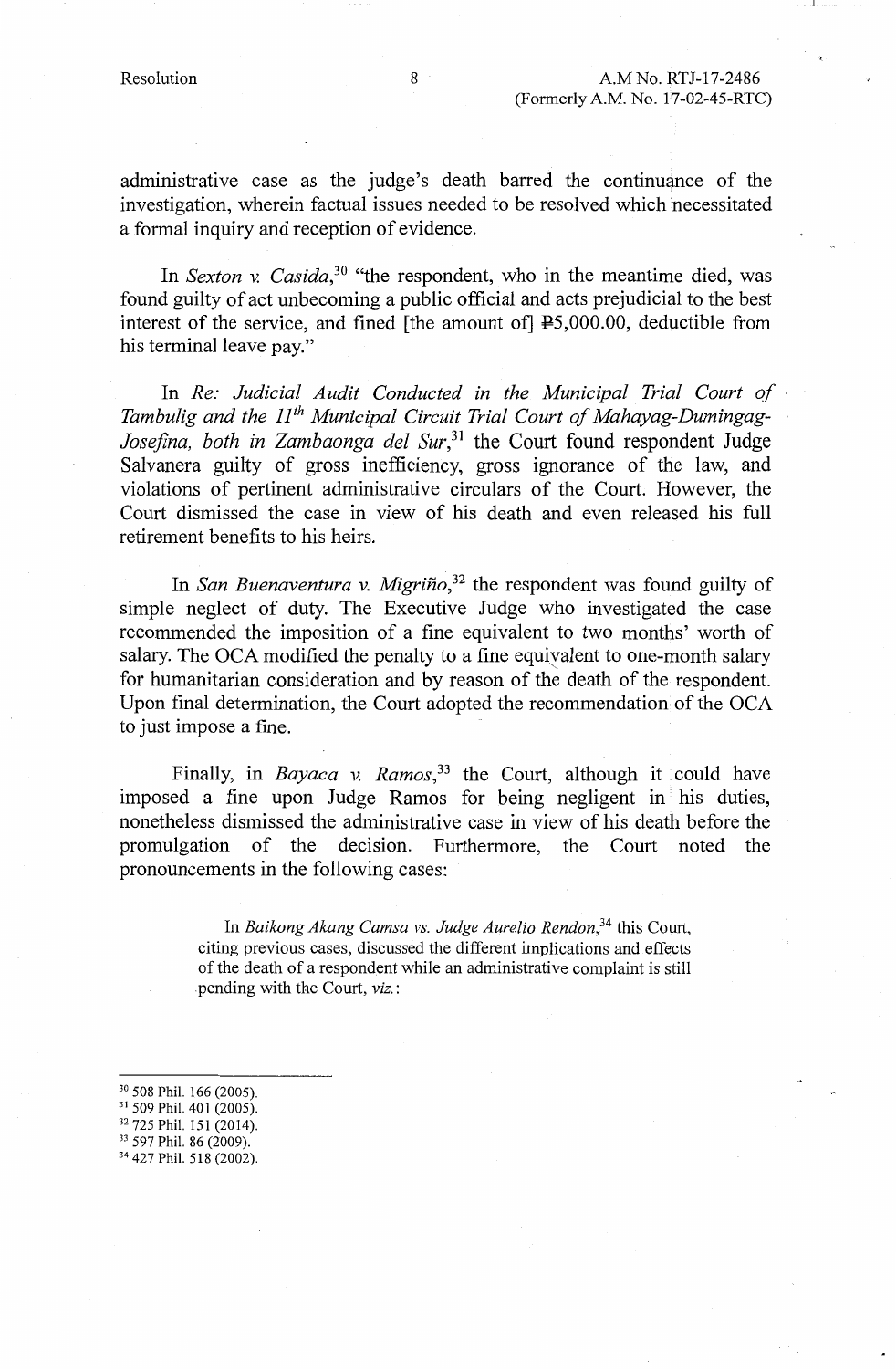In *Hermosa vs. Paraiso,35* the respondent, a branch clerk of court of the then Court of First Instance of Masbate, was charged with irregularities while in office. The matter was referred to an Investigating Judge considering that there were persons mentioned in the complaint who had been questioned. The Investigating Judge, in his report of 18 August 1973, recommended that the respondent be exonerated of the charges for lack of sufficient evidence. On 01 August 1974, while the case was pending before the Court, the respondent died. The Court, nevertheless, resolved the case so that the respondent's heirs might not be deprived of any retirement benefits due to them and ordered the dismissal of the case for lack of substantial evidence.

In *Manozca vs. Judge Domagas,<sup>36</sup>*the respondent judge, who was charged with gross ignorance of the law for having erroneously granted a demurrer to evidence, died while the case was being evaluated by the OCA for appropriate action. The Court, on the basis of what appeared on record, no factual matter being in serious dispute that would require a formal investigation, resolved to impose a fine of PS,000.00 on the respondent judge, stressing that he had been previously sanctioned by the Court for gross ignorance of the law.

In *Apiag vs. Judge Cantero*,<sup>37</sup> the respondent judge was charged with gross misconduct for allegedly having committed bigamy and falsification of public documents. The case was referred to the Executive Judge of the Regional Trial Court of Toledo City for investigation, report and recommendation. An investigation was imperative considering that factual issues, including the circumstances of the respondent's first marriage to the complainant, were inextricably involved. Upon receipt of the report of the Investigating Judge, who recommended that the respondent judge be suspended for one (1) year without pay, the Court referred the matter to OCA for evaluation, report and recommendation. The OCA, in its memorandum, recommended that the respondent judge be dismissed from the service. The respondent judge died while the case was still being deliberated upon by the Court. The Court there held -

However, we also cannot just gloss over the fact that he was remiss in attending to the needs of his children of his first marriage - children whose filiation he did not deny. He neglected them and refused to support them until they came up with this administrative charge. For such conduct, this Court would have imposed a penalty. But in view of his death

<sup>&</sup>lt;sup>35</sup> 159 Phil. 417 (1975).<br><sup>36</sup> 318 Phil. 744 (1995).<br><sup>37</sup> 335 Phil. 511 (1997).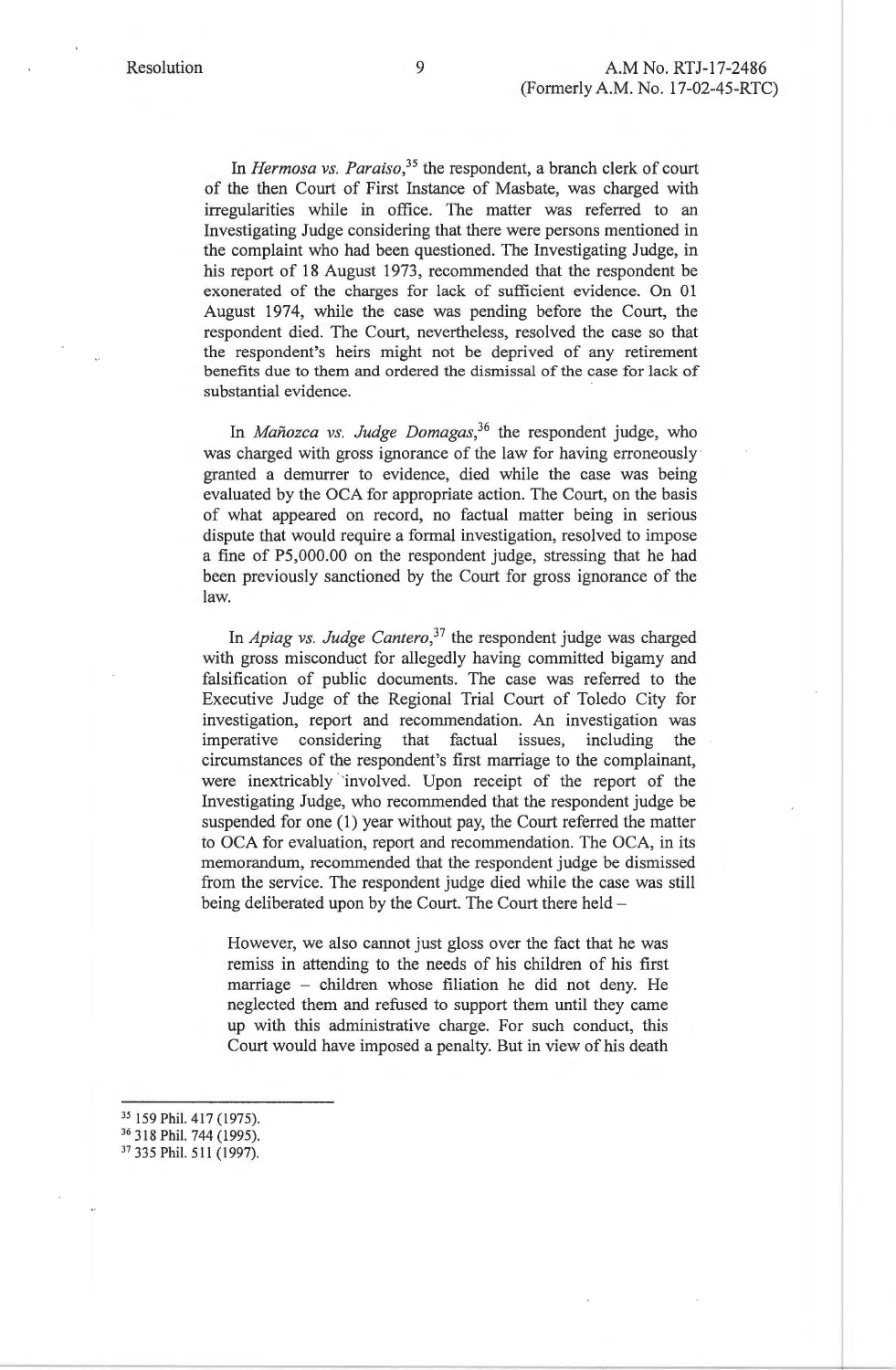prior to the promulgation of this Decision, dismissal of the case is now in order. <sup>38</sup>

Considering these cases, it is undeniable that in spite of the death or retirement of the respondents while their administrative cases were pending, only the penalty of fine or deduction from their benefits was eventually imposed upon them. More importantly, some complaints were actually dismissed in view of the respondents' deaths. Furthermore, the respondents' retirement or death/survivorship benefits were not at all automatically forfeited. Evidently, the Court exercised its sound discretion in the imposition of penalties based on the prevailing circumstantial landscape.

#### *The Third Ground: Due Process*

The instant administrative complaint against the late Judge Abul should be dismissed in view of the Constitutional principle of due process, which is one of the recognized exceptions to the general rule that the death of the respondent does not preclude a finding of administrative liability.<sup>39</sup> To reiterate, *Gonzales v. Escalona40* states that the exceptions are: *''first,* the observance of respondent's right to due process;<sup>41</sup> second, the presence of exceptional circumstances in the case on the grounds of equitable and humanitarian reasons;<sup>42</sup> and *third*, it may also depend on the kind of penalty imposed."43

If We were to sustain Our earlier ruling to forfeit all of his retirement benefits, Judge Abul can no longer file any motion or pleading to question the ruling because of his death. Likewise, he can no longer exercise his right to due process, nor can he exhaust other possible remedies available to him. Similarly, he cannot ask for clemency in the future, an option which other respondents who did not meet the same fate can take advantage of if the circumstances permit. In other words, had death not supervened, Judge Abul could have exerted efforts to protect his rights in keeping with the principle of due process. Thus, it is only right to dismiss the administrative case against

<sup>&</sup>lt;sup>38</sup> Bayaca v. Ramos, supra note 33 at 99-101. Citations omitted.<br><sup>39</sup> Gonzales v. Escalona, supra note 13, citing Loyao, Jr. v. Caube, 450 Phil. 38 (2003).<br><sup>40</sup> Supra note 13.<br><sup>41</sup> Gonzales v. Escalona, supra note 13, ci

<sup>&</sup>lt;sup>42</sup> Gonzales v. Escalona, supra note 13, citing Limliman v. Judge Ulat-Marrero, supra note 41 which cited *Judicial Audit Report, Branches 21, 32 & 36, et. al.,* 397 Phil. 476 (2000) and *Hermosa v. Paraiso,* 159 Phil. 417(1975).

<sup>43</sup>*Gonzales v. Escalona, supra* note 13, citing *Limliman v. Judge Ulat-Marrero, supra* note 41. which cited *Report on the Judicial Audit Conducted in RTC, Br. I, Bangued, Abra,* 388 Phil. 60 (2000); *Apiag v. Judge Cantero,* 335 Phil. 511 (1997), *Manozca v. Judge Domagas,* 318 Phil. 744 (1995); and *Loyao, Jr. v. Caube,*  450 Phil. 38 (2003).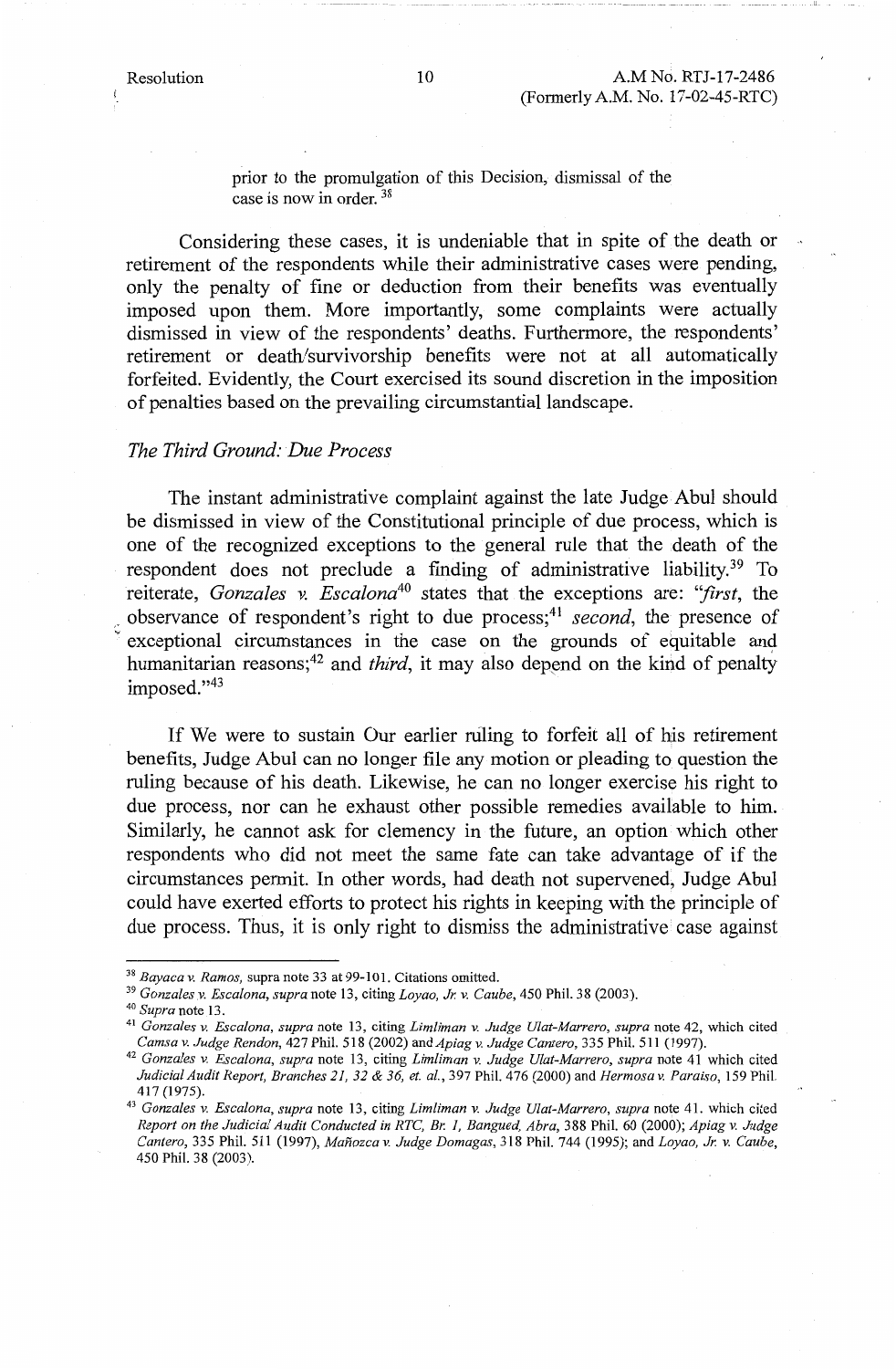him, particularly since the spirit of due process encompasses all stages of the case, that is, from the investigation phase until the finality of the decision. In other words, a respondent public officer should be given the opportunity to be heard throughout the whole proceedings. Indeed, "[t]he essence of due process is simply to be heard, or as applied to administrative proceedings, an opportunity to explain one's side, or an opportunity to seek a reconsideration of the action or ruling complained of."44

Besides, the Constitution did not limit or qualify as to what kind of case, whether criminal, civil or administrative, should the principle of due process be applied to. To further assume an already deceased respondent to "participate" in the administrative proceedings would be absurd, precisely because he/she already lost the opportunity to be heard. Hence, to continue adjudicating his/her case amidst his/her death would be a denial of due process.

# *The Fourth Ground: Humanitarian Reasons*

The other exception is the presence of exceptional circumstances on the ground of equitable and humanitarian reasons. Based on this ground, the instant administrative case should be dismissed and death and survivorship benefits should be released to Judge Abul's heirs, as his passing preceded the rendition of a judgment on his administrative case.

Relevantly, Judge Abul 's wife, Bernadita, wrote the Court a letter dated September 13, 2017.<sup>45</sup> She asserted that she is a housemaker with no other source of income and that ever since Judge Abul 's preventive suspension from office, their family suffered financial difficulties. She then requested the release of the amount pertaining to Judge Abul's accrued leave benefits and other assistance which could be extended to them in order to help their family meet their daily needs and to fund her son's education in medical school.

It should also be noted that Bemadita's letter dated September 13, 2017 informing the Court of Judge Abul 's death preceded the submission of the OCA's Report and Recommendation on February 20, 2018 and the promulgation of the *Per Curiam* Decision on September 3, 2019. Apart from this, it is an undeniable fact that Judge Abul was murdered mere days after he turned 68 years old.<sup>46</sup> He would have already reached the compulsory age of

<sup>44</sup>*Ledesma v. Court of Appeals,* 565 Phil. 731 (2007) citing *Libres v. National Labor Relations Commission,*  367 Phil. 181 (1999).<br><sup>45</sup> Rollo, p. 91.

<sup>&</sup>lt;sup>46</sup> Judge Abul's date of birth is on August 1, 1949.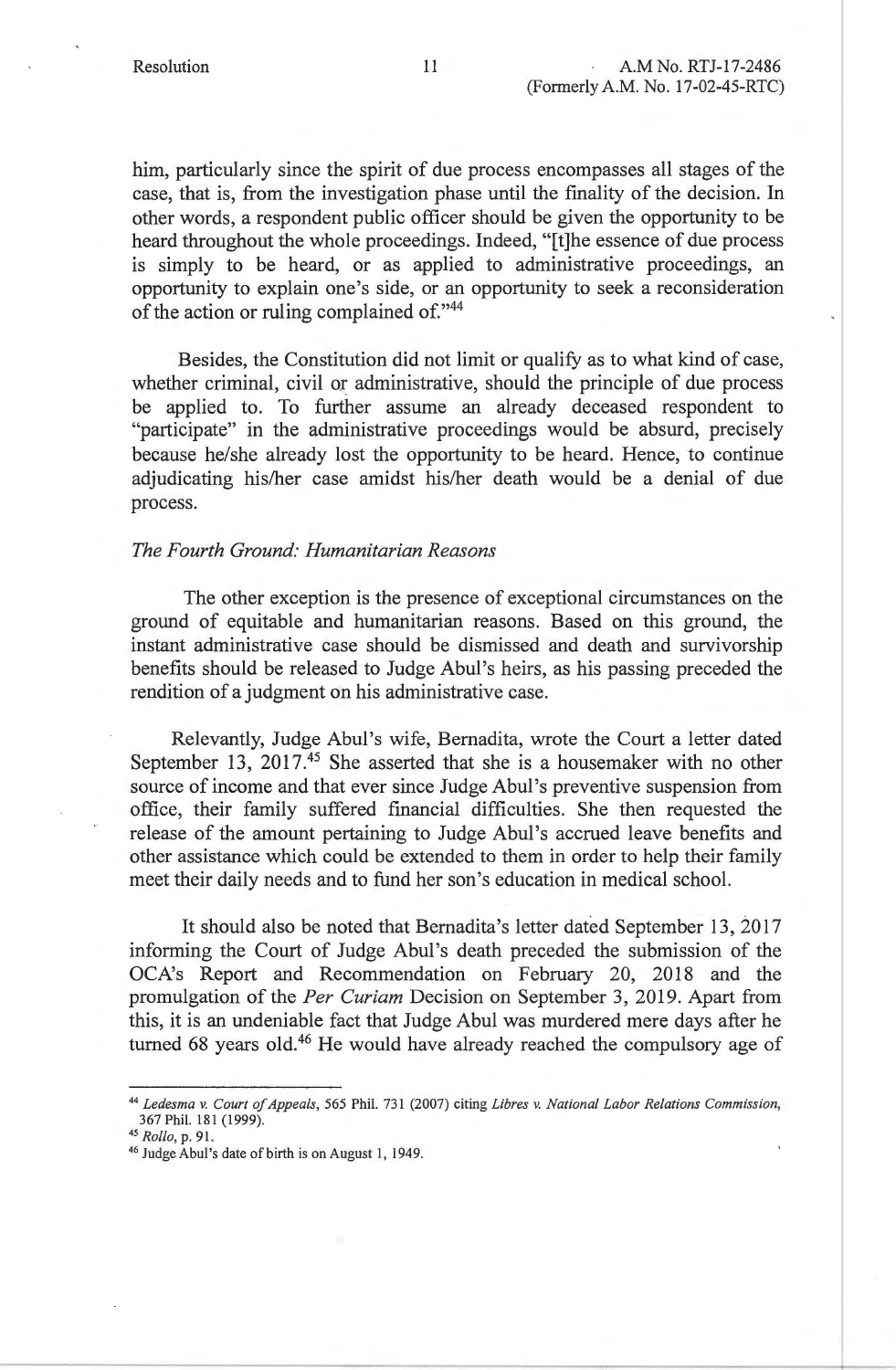retirement for judges,47 specifically seventy (70) years old, **prior** to the release of the September 3, 2019 *Per Curiam* Decision, if npt for his untimely demise.

To emphasize, Judge Abul's mistakes should not unduly punish his heirs, especially if they had no part in or knowledge about the alleged extortions. Judge Abul's liability should be considered personal and extinguished upon his death. Similarly, it should not extend beyond his death, and its effects should not be suffered by his heirs, for to do so would indirectly impose a harsh penalty upon innocent individuals. These same individuals already have to accept the sudden death of a loved one, the breadwinner at that. Such is already more than enough for any family to bear. The non-dismissal of Judge Abul's administrative case and forfeiture of all of his death and survivorship benefits would just unnecessarily add to the grief of his bereaved family. Thus, the Court, faced with this opportunity to reconsider its prior ruling, should finally dismiss the instant complaint considering the aforementioned grounds.

In connection with this, pertinent to the death of a member of the Judiciary while still in actual service, Sections 2 to 3-A of Republic Act (RA) No.  $9946^{48}$  state that:

> 'SEC. 2. In case a Justice of the Supreme Court or Court of Appeals, the Sandiganbayan or of the Court of Tax Appeals, or a Judge of the regional trial court, metropolitan trial court, municipal trial court in cities, municipal trial court, municipal circuit trial court, shari'a district court, shari'a circuit court, or any other court hereafter established, dies while in actual service, regardless of his/her age and length of service as required under Section 1 hereof, his/her heirs shall receive a lump sum of five (5) years' gratuity computed on the basis of the highest monthly salary plus the highest monthly aggregate of transportation, representation and other allowances such as personal economic relief allowance (PERA) and additional compensation allowance received by him/her as such Justice or Judge: *Provided, however,* That where the deceased Justice or Judge has rendered at least fifteen (15) years either in the Judiciary or in any other branch of Government, or both, his/her heirs shall instead be entitled to a lump sum of ten (10) years gratuity computed on the same basis as indicated in this provision: *Provided, further,* That the lump sum of ten (10) years gratuity shall be received by the heirs of the Justice or the Judge who was killed because of his/her work as such: *Provided,* That the Justice or Judge has served in Government for at least five  $(5)$  years regardless of age at the time of death. When

4s Id.

<sup>&</sup>lt;sup>47</sup> Republic Act No. 9946, An Act Granting Additional Retirement, Survivorship, and Other Benefits to Members of the Judiciary, Amending For the Purpose Republic Act No. 910, As Amended, Providing Funds Therefor and For Other Purposes (2009).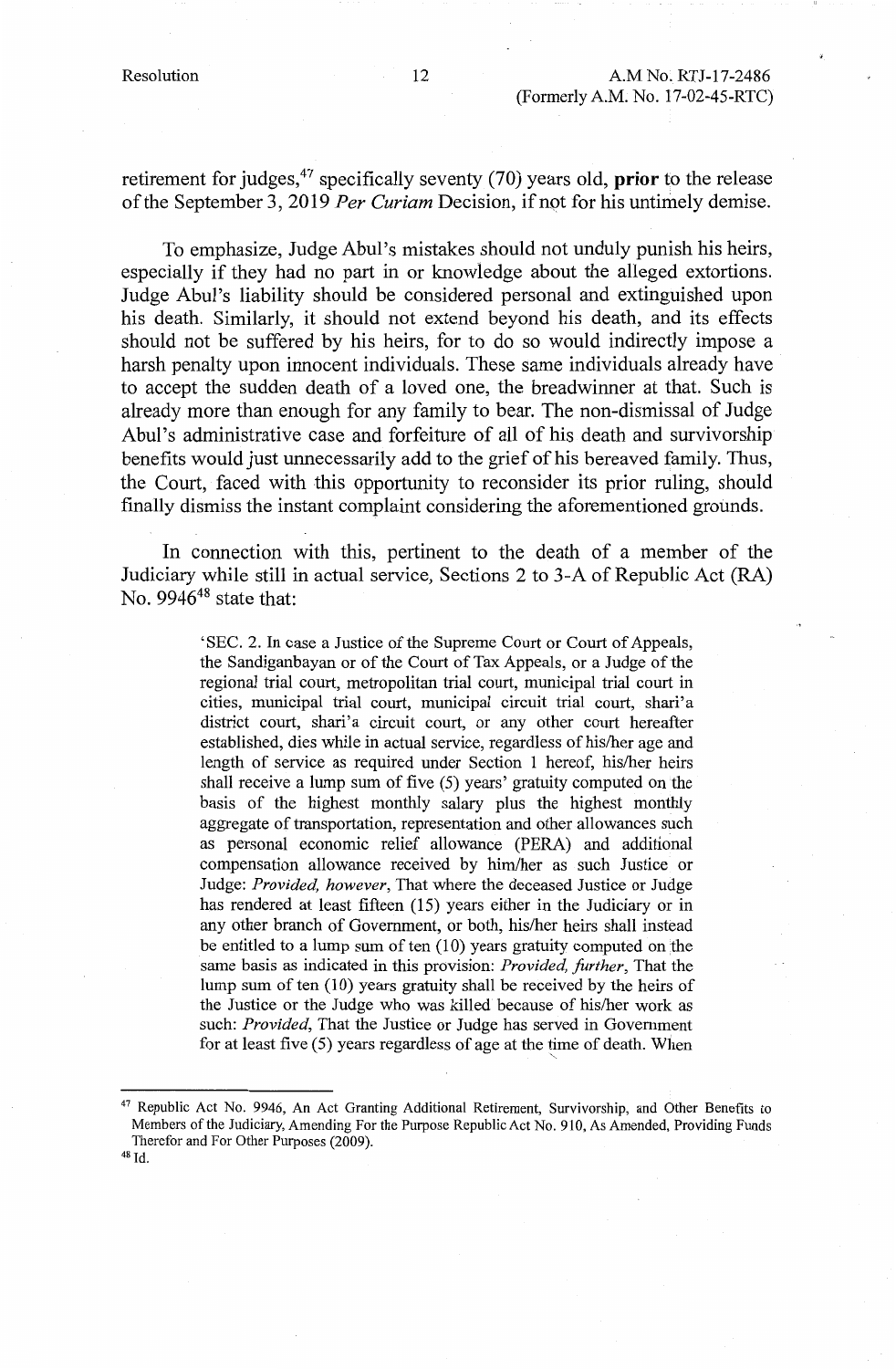a Justice or Judge is killed intentionally while in service, the presumption is that the death is work-related.

SEC. 3. Upon retirement, a Justice of the Supreme Court or of the Court of Appeals, the Sandiganbayan or of the Court of Tax Appeals, or a Judge of the regional trial court, metropolitan trial court, municipal trial court in cities, municipal trial court, municipal circuit trial court, shari'a district court, shari'a circuit court, or any other court hereafter established shall be automatically entitled to a lump sum of five (5) years' gratuity computed on the basis of the highest monthly salary plus the highest monthly aggregate of transportation, representation and other allowances such as personal economic relief allowance (PERA) and additional compensation allowance he/she was receiving on the date of his/her retirement and thereafter upon survival after the expiration of five (5) years, to further annuity payable monthly during the residue of his/her natural life pursuant to Section 1 hereof: *Provided, however*, That if the reason for the retirement be any permanent disability contracted during his/her incumbency in office and prior to the date of retirement, he/she shall receive a gratuity equivalent to ten (10) years' salary and the allowances aforementioned: *Provided, further,* That should the retirement under Section 1(1) hereof be with the attendance of any partial permanent disability contracted during his/her incumbency and prior to the date of retirement, he/she shall receive an additional gratuity equivalent to two (2) years lump sum that he/she is entitled to under this Act; *Provided, furthermore ,* That if he/she survives after ten (10) years or seven (7) years, as the case may be, he/she shall continue to receive a monthly annuity as computed under this Act during the residue of his/her natural life pursuant to Section 1 hereof: *Provided, finally,* That those who have retired with the attendance of any partial permanent disability five (5) years prior to the effectivity of this Act shall be entitled to the same benefits provided herein.

Upon the death of a Justice or Judge of any court in the Judiciary, if such Justice or Judge has retired, or was eligible to retire optionally at the time of death, the surviving legitimate spouse shall be entitled to receive all the retirement benefits that the deceased Justice or Judge would have received had the Justice or Judge not died. The surviving spouse shall continue to receive such retirement benefits until the surviving spouse's death or remarriage.'

**XXX XXX XXX** 

 ${}^{\circ}$ SEC. 3 – A. All pension benefits of retired members of the Judiciary shall be automatically increased whenever there is an increase in the salary of the same position from which he/she retired.'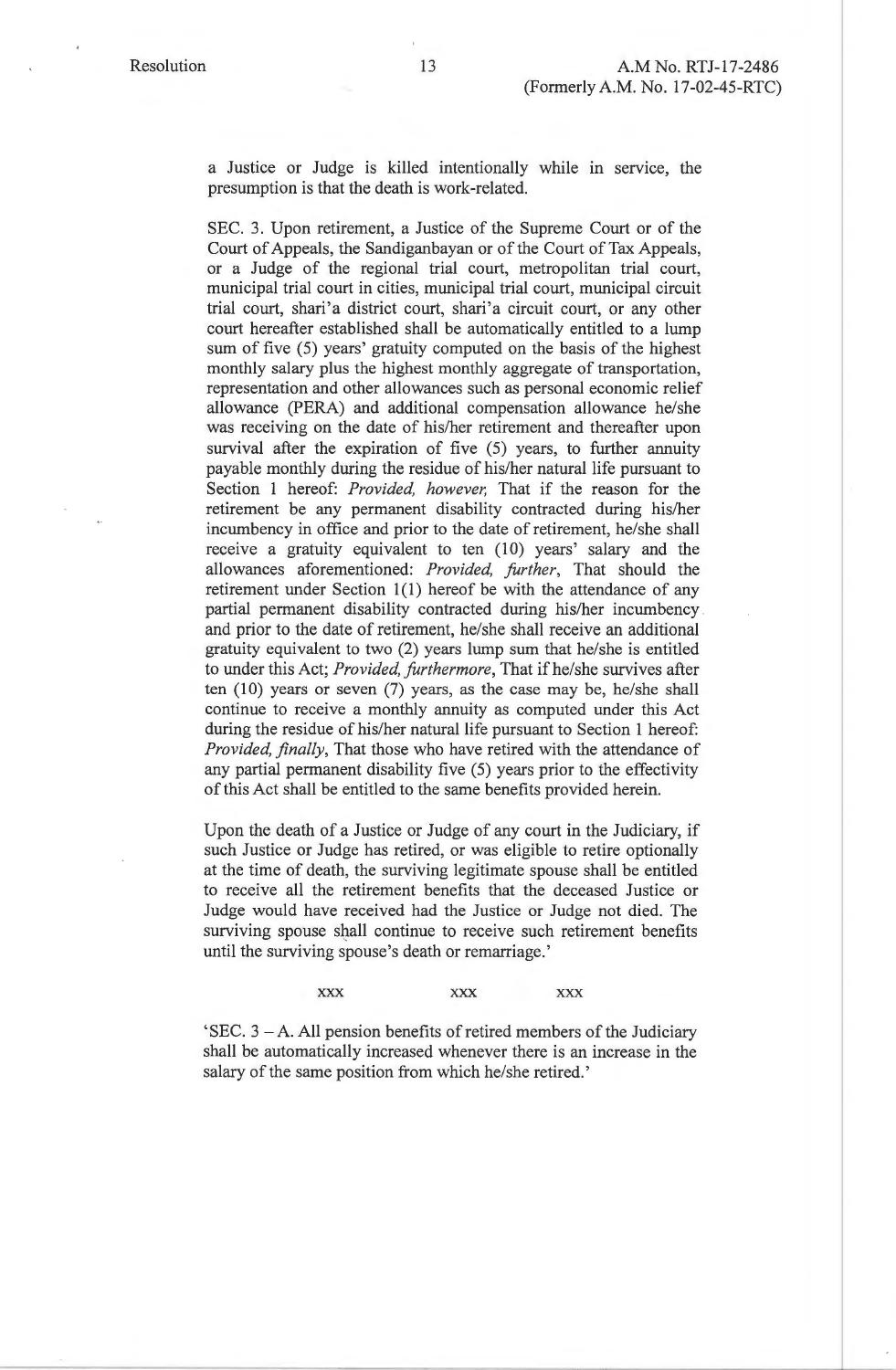According to A.M. No. 17-08-01-SC, in case of permanent disability due to death while in actual service, a judge is entitled to the following benefits:

*B. 1 Where government service is at least 15 years, regardless of age* 

(1) Lump sum gratuity of 10 years, to be received by the heirs *(Section 2)49* 

(2) Full survivorship pension benefits *(Section 1), <sup>50</sup>*to be received by the surviving legitimate spouse upon survival of the gratuity period of 10 years *(Section 3, first paragraph};*<sup>51</sup>

(3) Automatic increase of pension benefits *(Section* 3-A). <sup>52</sup>

*Provided,* The same benefits shall apply in respect to a justice or judge, who, with at least 5 years of government service, was killed due to his/her work as such.

*B. 2 Where government service is less than 15 years, regardless of age-*

(1) Lump sum gratuity of 5 years, to be received by the heirs *(Section 2)53* 

(2) Pro-rated pension benefits *(Section 1),54* to be received by the surviving legitimate spouse upon survival of the gratuity period of 10 years *(Section 3, first paragraph); <sup>55</sup>*

(3) Automatic increase of pension benefits *(Section* 3-A}. *<sup>56</sup>*

#### **XXX XXX XXX**

#### *E. Survivorship Pension Benefits*

The legitimate surviving spouse of a Justice or Judge who (1) has retired or was eligible to retire optionally at the time of death, and (2) was receiving or would have been entitled to receive a monthly pension, shall be entitled to receive the said benefits that the deceased Justice or Judge would have received had the Justice or Judge not died, *Provided,* **That the justice or judge who, regardless of age, died or was killed while in actual service shall be considered as retired due to permanent disability.** *Provided, further,* **That the survivorship benefit shall be pro-rated if the deceased justice or judge had rendered government service for** 

- 50 Id.
- 51 Id. s2 Id.
- 53 Id.
- 54 Id.
- 55 Id.
- 56 Id.

<sup>49</sup> Id.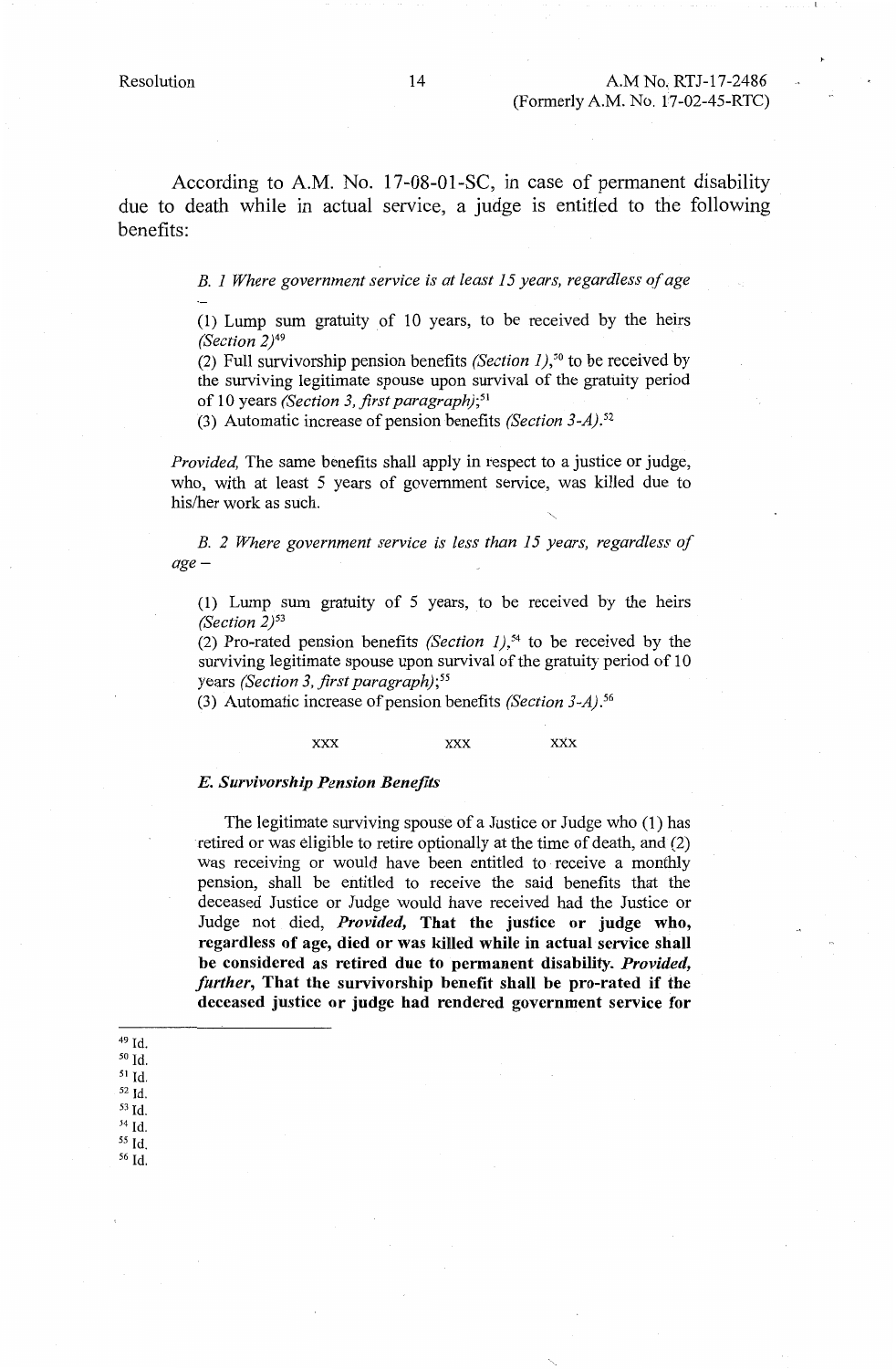**less than 15 years.** The surviving spouse shall continue to receive such retirement benefits until the surviving spouse's death or remarriage. 57

Based on the foregoing, Judge Abul's heirs should be given death benefits granted under Section 2 of RA No. 9946. If Judge Abul served for at least 15 years, his heirs should receive a lump sum equivalent to ten (10) years. Alternatively, if he served for less than 15 years, the lump sum should be equivalent to five (5) years. Subsequently, after the gratuity period of ten (10) years has passed, his heirs are entitled to survivorship benefits, specifically, full monthly pension (if Judge Abul rendered at least 15 years of service) or pro-rated monthly pension (if he served for less than 15 years).

To recapitulate, these are the salient points for the dismissal of the case at bench: 1) because of Judge Abul's death, the administrative complaint against him should be dismissed in accordance with the Constitutional principles of due process and presumption of innocence; and 2) taking into account the instant Motion for Reconsideration, Judge Abul's heirs should be granted the death benefits and survivorship pension benefits due to his death while in actual service. This is considering that prior to his demise, no definite ruling was rendered and no corresponding penalty was imposed upon him. Equally important is the Court's belief in equitable and humanitarian considerations, especially when the case involves an inevitable occurrence like death.

**WHEREFORE,** the Motion for Reconsideration is hereby **GRANTED.** The September 3, 2019 Decision is **REVERSED** and **SET ASIDE.** The instant administrative complaint against the late Judge Godofredo B. Abul, Jr. is **DISMISSED.** Accordingly, the corresponding death and survivorship benefits are ordered to be **RELEASED** to the heirs of the late Judge Godofredo B. Abul, Jr.

<sup>57</sup> A.M. No. 17-08-01-SC, Re: Requests for Survivorship Pension Benefits of Spouses of Justices and Judges Who Died Prior to the Effectivity of Republic Act No. 9946, September 19, 2017.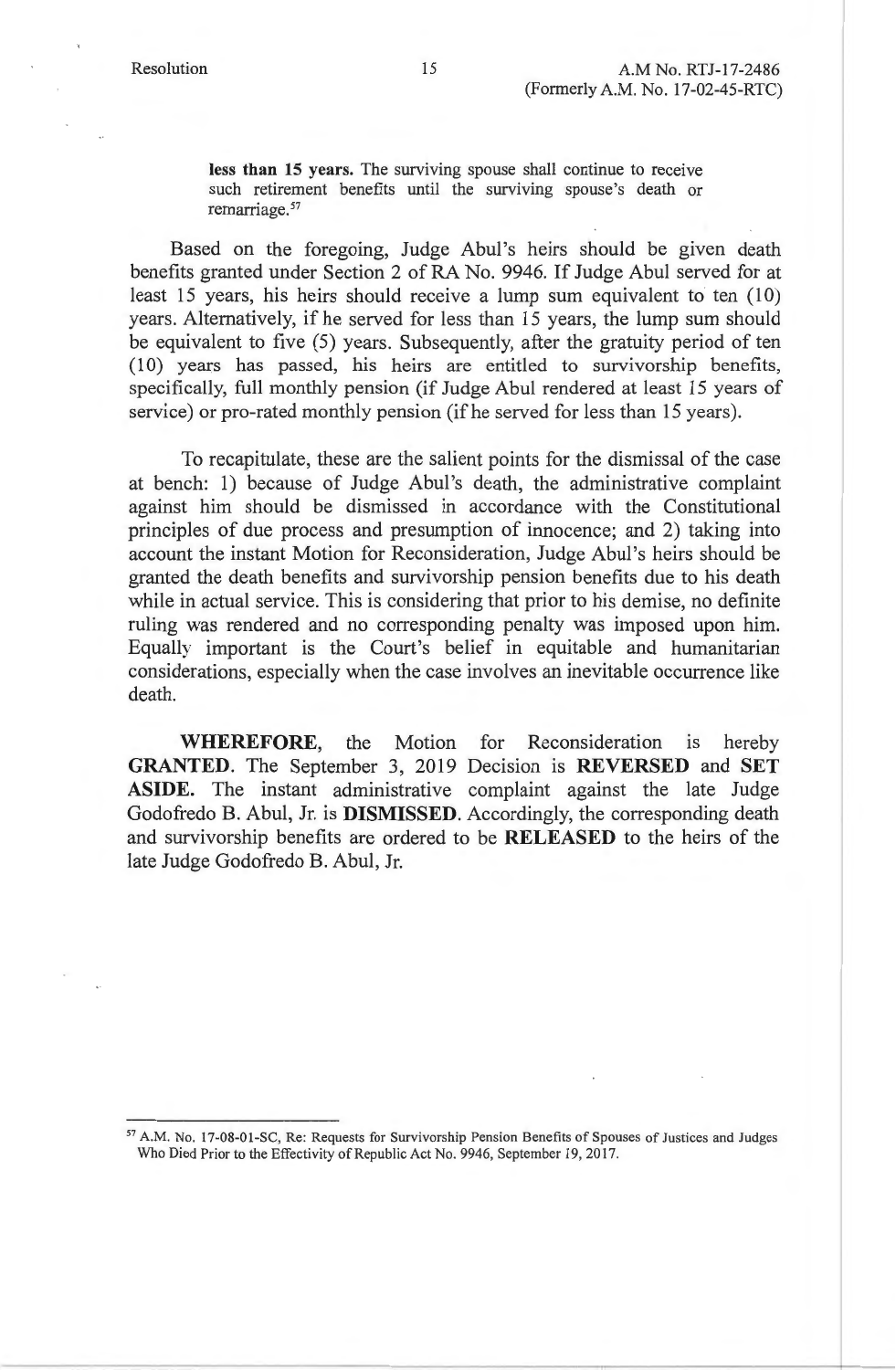Resolution 16

### A.M No. RTJ-17-2486 (Formerly A.M. No. 17-02-45-RTC)

**SO ORDERED.** 

L. HERNANDO Associate Justice

WE CONCUR:

**DIOSDADOM. PERALTA** Chief *lustice* 

I join the discurt of

ESTELA M. PERLAS-BERNABE Associate Justice

Please See Concurring<br>+ Desserting **ALFREDO BI VS. CAGUIOA** 

Associate Justice

JQŚE C. REYE<del>S</del>, JR. Associate Justice

4 concur. Su syarals epimon

MARVIC M.V.F. LEONER Associate Justice

**TUNDO** 

Alsociate Justice

ROSTARTT. **CARANDANG** 

Associate Justice